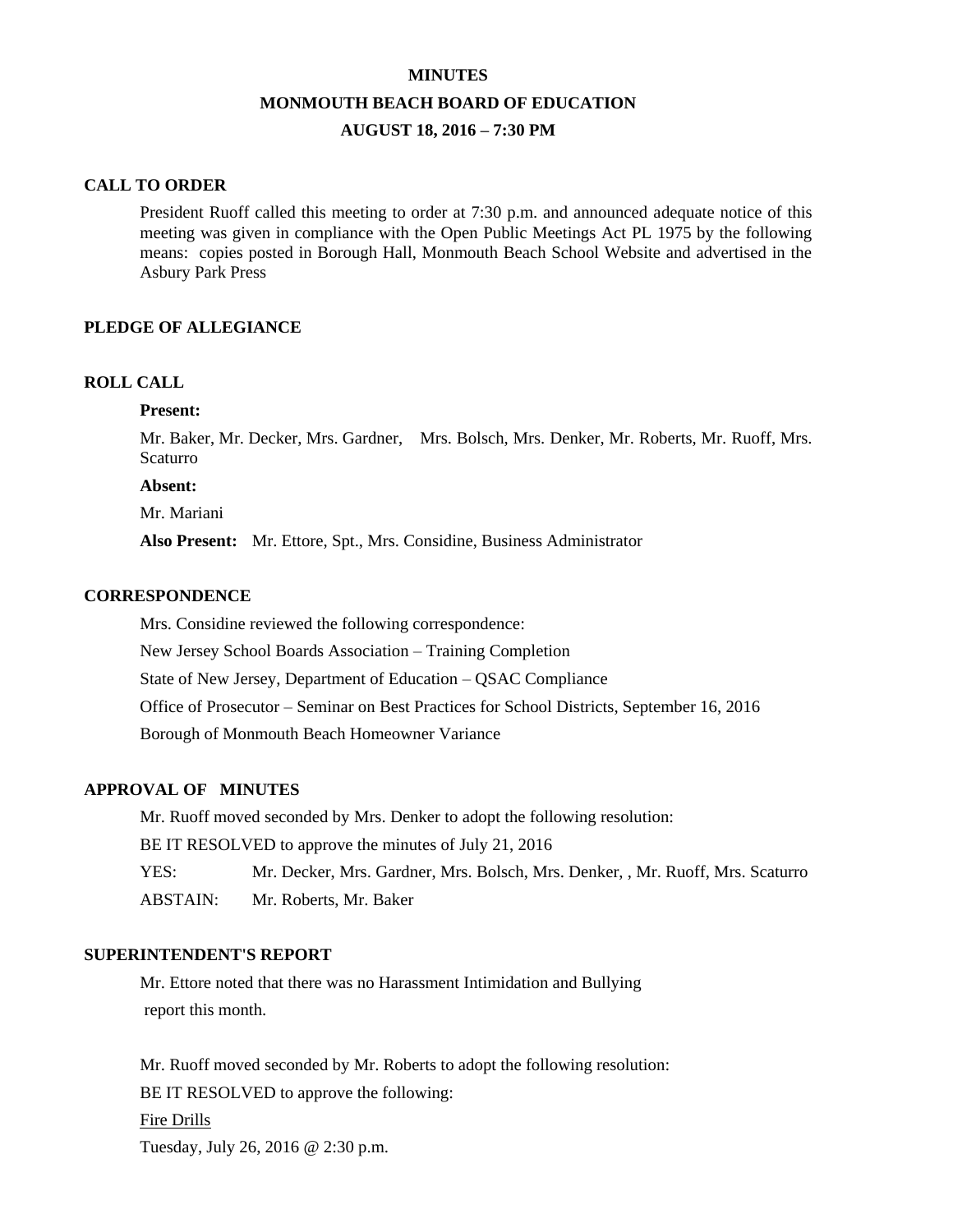**Security Drill** 

Tabletop – July 29, 2016 @ 9:45 a.m.

Mr. Ruoff moved seconded by Mr. Roberts to adopt the following resolution:

 BE IT RESOLVED to approve the formal adoption of the Strong Leader Effectiveness Performance System for the 2016-2017 school year, in partial fulfillment of the New Jersey Department of Education's Excellent Educators for New Jersey (EE4NJ) administrator evaluation system requirements.

Mr. Ruoff moved seconded by Mr. Roberts to adopt the following resolution:

BE IT RESOLVED to approve attached Interim Review Placement as of July 2016 to meet the requirements of the Quality Single Accountability Continuum (QSAC)

#### P**UBLIC DISCUSSION**

In compliance with Open Public Meetings Act PL 1975, Chapter 10:4-12 subsection b, - A public body may exclude the public only from that portion of a meeting at which the public body discusses any matter involving the employment, appointment, termination of employment, terms and conditions of employment evaluation of the performance of promotion or discipline of any specific prospective public officer or employees or current public offer or employee employed or appointed by the public body, unless all the individual employees or appointees whose rights could be adversely affected request in writing that such matter or matters be discussed at a public meeting. As per Board Bylaws, 0167, public participation in Board Meetings, such remarks are to be limited to five minutes duration. The Board of Education, though affording the opportunity for members of the public to comment will not engage and/or make remarks concerning matters of student confidentiality and/or matters of personnel wherein employees of the District have not been given notice of the Board's intent to discuss their terms and conditions of employment. Members of the public are reminded that though they are afforded the opportunity to address the Board, they are not given license to violate the laws of slander. Comments made by members of the public that are not in keeping with the orderly conduct of a public meeting will be asked to yield the floor and if they fail to do so may be subject to charges under New Jersey statues associated with disruption of a public meeting.

There were no public comments

# **PTO UPDATE**

Ms. O'Neil reported the  $8<sup>th</sup>$  grade overnight campout was a huge success and raised about \$4,000

#### **FINANCE**

Dianne Bolsch, Chair

David Baker, Steve Mariani, Leo Decker

Mrs. Bolsch moved seconded by Mr. Baker to adopt the following resolution:

BE IT RESOLVED to approve bill list for August in the amount of \$165,339.39 and \$35,930.78 and payroll report for May and June YES:

Mr. Baker, Mr. Decker, Mrs. Gardner, Mrs. Bolsch, Mrs. Denker, Mr. Roberts, Mr. Ruoff, Mrs. Scaturro

Mrs. Bolsch moved seconded by Mr. Baker to adopt the following resolution: BE IT RESOLVED to approve the attached Transfer Report

BE IT FURTHER RESOLVED to approve Board Secretary Report for the May 31, and June 30, 2016 as submitted and attached to and made part of the minutes and

BE IT FURTHER RESOLVED, that pursuant to NJAC 6A:23A-16.10(c)4 that after a review of the secretary's monthly financial report and upon consultation with the appropriate district officials, to the best of our knowledge, no major account or fund has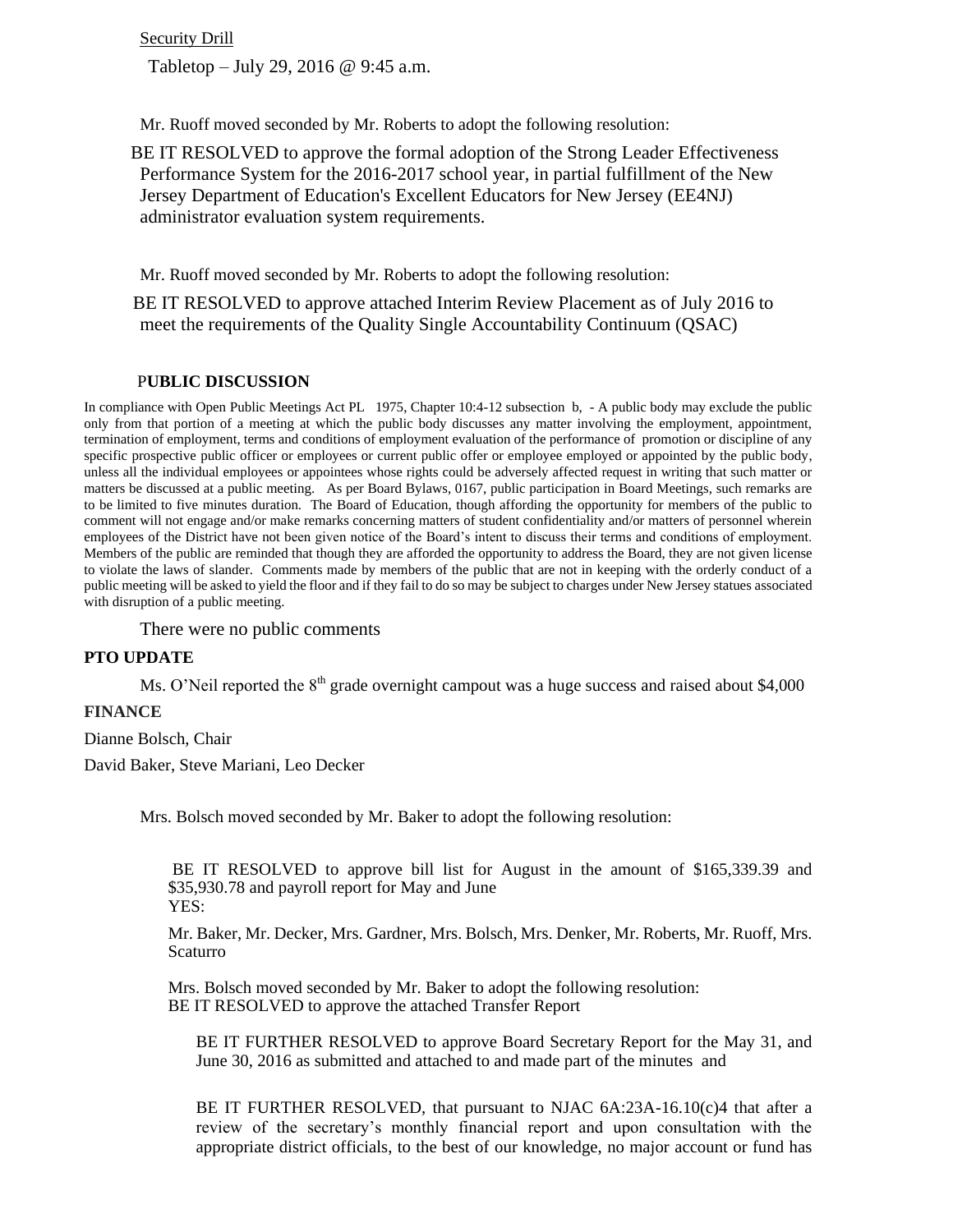been overexpended and that sufficient funds are available to meet the District's financial obligations for the remainder of the fiscal year.

# YES:

Mr. Baker, Mr. Decker, Mrs. Gardner, Mrs. Bolsch, Mrs. Denker, Mr. Roberts, Mr. Ruoff, Mrs. Scaturro

Mrs. Bolsch moved seconded by Mr. Baker to adopt the following resolution:

BE IT RESOLVED to approve the following fundraiser activities for the 2016-17 school year:

- Dues
- Snack Shack
- Pizza Day
- Jersey Mike's Day
- Bubba Koos' Day
- Pretzel Day
- Pancake Breakfast
- Pasta Dinner
- Band Chip Sales

Mrs. Bolsch moved seconded by Mr. Baker to adopt the following resolution:

BE IT RESOLVED to approve the following contracts:

| Handilift                   | \$792      |
|-----------------------------|------------|
| <b>RFP Security Cameras</b> | \$4,084.56 |

YES: Mr. Baker, Mr. Decker, Mrs. Gardner, Mrs. Bolsch, Mrs. Denker, Mr. Roberts, Mr. Ruoff, Mrs. Scaturro

Mrs. Bolsch moved seconded by Mr. Baker to adopt the following resolution:

BE IT RESOLVED to accept student JD on a tuition basis for the 2016-2017 school year at a cost of \$5,500 per year

YES: Mr. Baker, Mr. Decker, Mrs. Gardner, Mrs. Bolsch, Mrs. Denker, Mr. Roberts, Mr. Ruoff, Mrs. Scaturro

Mrs. Bolsch moved seconded by Mr. Baker to adopt the following resolution:

BE IT RESOLVED to approve contract between Monmouth Beach Board of Education and Long Branch Board of Education to send one student (SV) to Monmouth Beach School for the 2016-2017 school year at a cost of \$5,500 per year.

YES: Mr. Baker, Mr. Decker, Mrs. Gardner, Mrs. Bolsch, Mrs. Denker, Mr. Roberts, Mr. Ruoff, Mrs. Scaturro

Mrs. Bolsch moved seconded by Mr. Baker to adopt the following resolution:

BE IT RESOLVED to approve contract to send one student to the Harbor School from July 2016 through June 2017 at a cost of \$61,565.70

YES: Mr. Baker, Mr. Decker, Mrs. Gardner, Mrs. Bolsch, Mrs. Denker, Mr. Roberts, Mr. Ruoff, Mrs. Scaturro

Mrs. Bolsch moved seconded by Mr. Baker to adopt the following resolution:

BE IT RESOLVED to approve contract with Oceanport Schools to send three students for the ESY program in the amount of \$4,283.74 each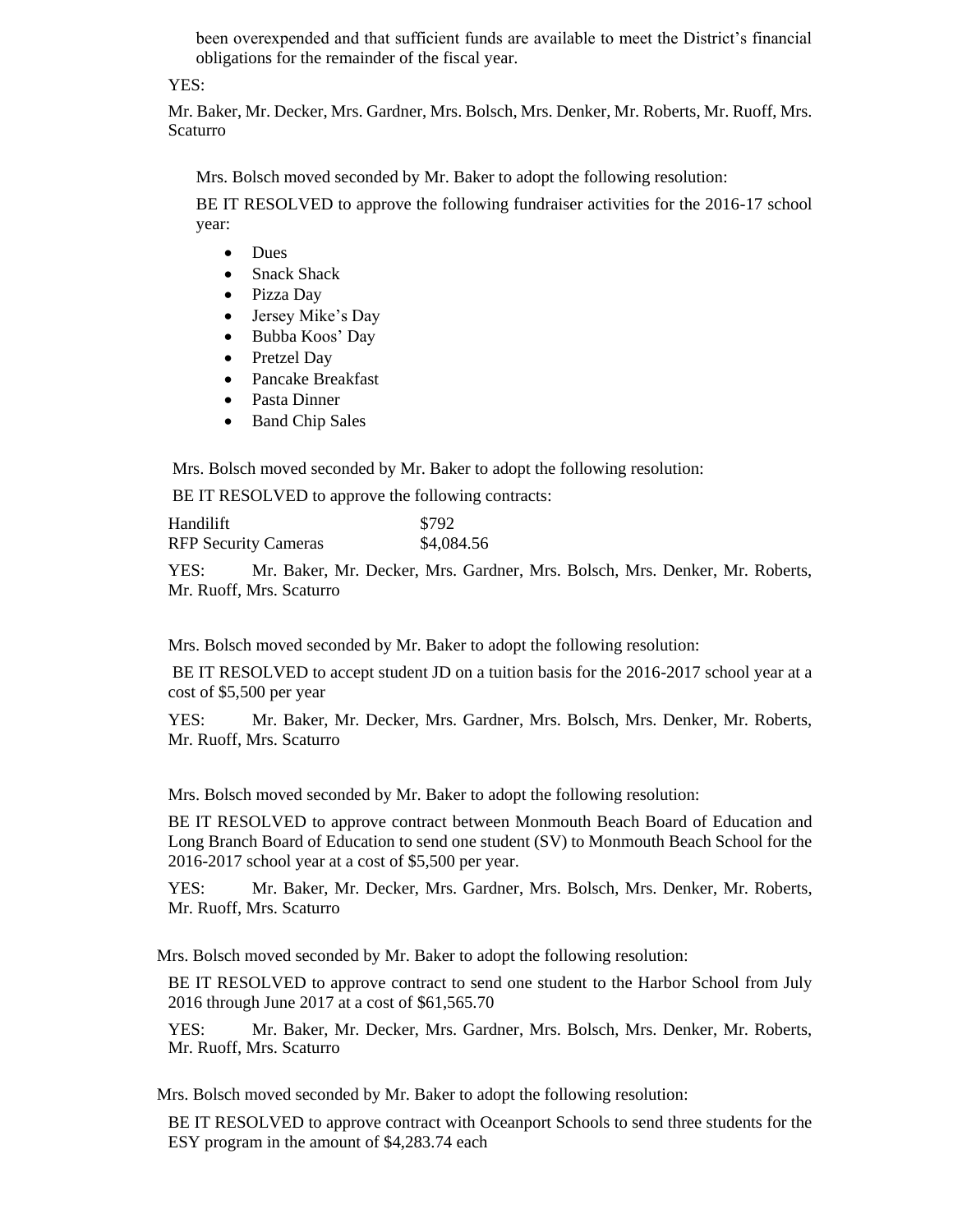YES: Mr. Baker, Mr. Decker, Mrs. Gardner, Mrs. Bolsch, Mrs. Denker, Mr. Roberts, Mr. Ruoff, Mrs. Scaturro

# **PERSONNEL**

Sandi Gardner Chair,

Kathy Denker, David Roberts, Kelly Scaturro

Mrs. Gardner moved seconded by Mr. Roberts to adopt the following resolution:

BE IT RESOLVED to approve the formal adoption of Charlotte Danielson: The Framework for Teaching staff evaluation model for the Monmouth Beach School Districts for the 2016-2017 school year, in partial fulfillment of the New Jersey Department of Education's Excellent Educators for New Jersey (EE4NJ) teacher and educational services staff evaluation system requirements.

Mrs. Gardner moved seconded by Mr. Roberts to adopt the following resolution: BE IT RESOLVED to approve the following teacher/admin workshops:

- Jessica Joseph to attend effectively integrating Technology and Math on 10/18/16 and Google Tools for Education on 11/17/16 through our regional membership in the Brookdale Education Network.
- Joshua DeSantis to attend NJPSA Evaluation and Special Education Using Danielson Framework, 10/26/16 at a cost of \$149.00.
- Joshua DeSantis to attend NJPSA Basic Guide to I&RS, 10/6/16 at a cost of \$149.00.

Mrs. Gardner moved seconded by Mr. Roberts to adopt the following resolution:

BE IT RESOLVED to appoint the following part time instructional aides for the 2016-2017 school year:

| school year.                                  |              |           |
|-----------------------------------------------|--------------|-----------|
| <b>MB SCHOOL INSTRUCTIONAL AIDES SALARIES</b> |              |           |
|                                               |              |           |
| Employee                                      | 2015-2016    | 2016-2017 |
| Diane Bettinger                               | \$15.30/hour | \$15.70   |
| Carol Brady                                   | \$14.80/hour | \$15.70   |
| Janine Nilsen                                 | \$14.80/hour | \$15.20   |
| Stephanie Prol                                | \$14.00/hour | \$14.35   |
| Anne Pulos                                    | \$14.30/hour | \$14.70   |
| Sandra Clark (*New)                           |              | \$14.00   |
| Carly Cole (*New)                             |              | \$14.00   |
|                                               |              |           |

YES: Mr. Baker, Mr. Decker, Mrs. Gardner, Mrs. Bolsch, Mrs. Denker, Mr. Roberts, Mr. Ruoff, Mrs. Scaturro

Mrs. Gardner moved seconded by Mr. Roberts to adopt the following resolution: BE IT RESOLVED to approve the hiring of a new LDTC, Cynthia Zayko, Step 16+MA 60% (\$42,054), according to the approved Teacher's Contract Salary Guide for the 2016- 2017 school year.

YES: Mr. Baker, Mr. Decker, Mrs. Gardner, Mrs. Bolsch, Mrs. Denker, Mr. Roberts, Mr. Ruoff, Mrs. Scaturro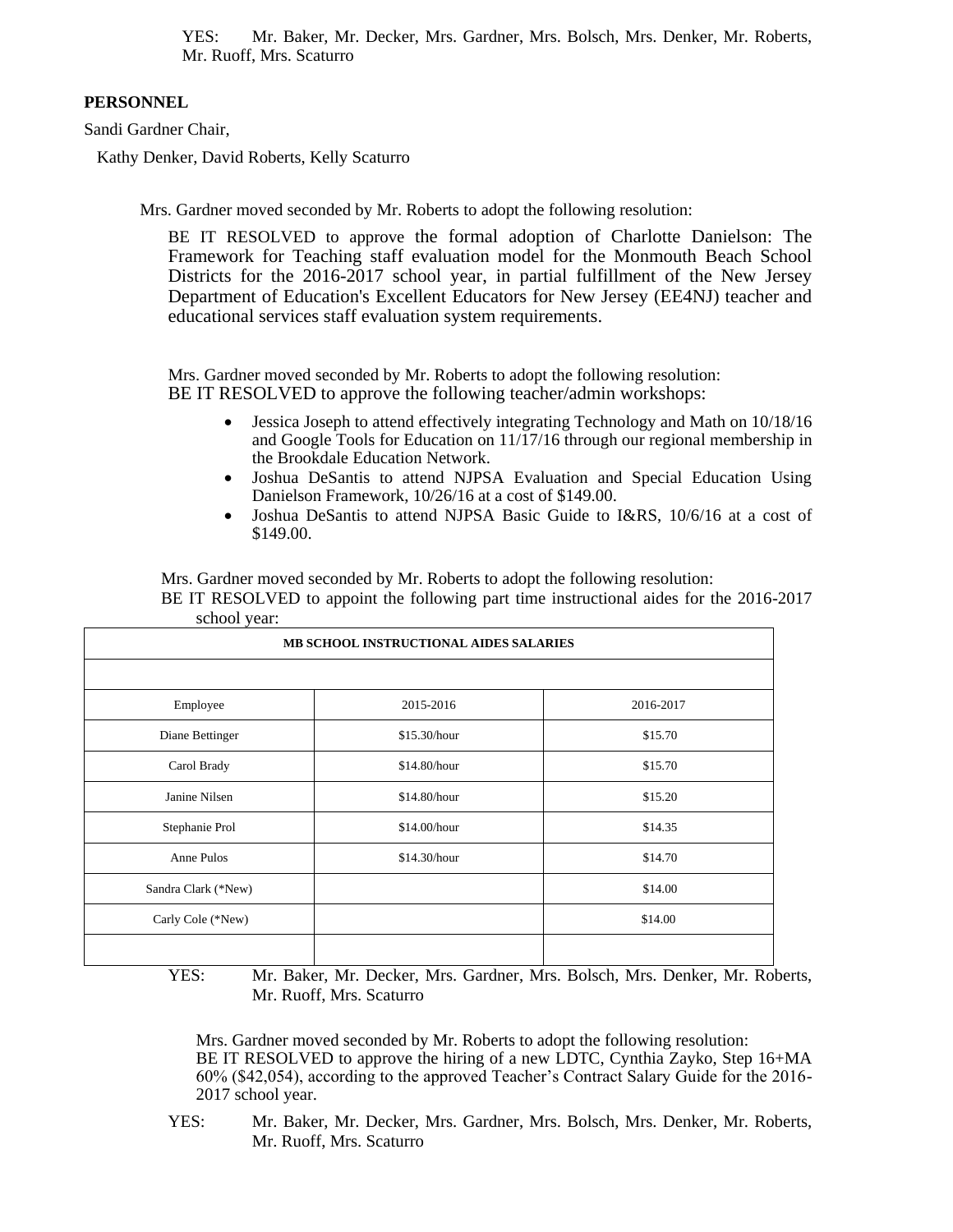Mrs. Gardner moved seconded by Mr. Roberts to adopt the following resolution: BE IT RESOLVED to accept, with regret, the resignation of Jennifer Loxton, Media Specialist, and effective July 26, 2016.

Mrs. Gardner moved seconded by Mr. Roberts to adopt the following resolution: BE IT RESOLVED to approve the following substitutes for the 2016-2017 School Year. Christopher Arpa, Dana Aschettino, Jennifer Azzolini, Diane Bettinger, Barbara Bodnar, Carol Brady, Gerald Brady, Sheree Carnevale, Mary Eagan, Madeline Ebinger, Marcia Fiore, Caitlin Hall, Nicole Husar, Mary Ann LaPiana, Monica Levy, Michael Mahoney, Susan McDonald, Lynn McHeffey, Michelle Milbrodt, Maria Murphy, Janine Nilsen, Anne Nilsson, Karin Ostrom, Dorene Penny, Stephanie Prol, Anne Pulos, Ally Roma, Mary Saydah, Ben Solomon, Kathy Sudowsky, Laura West, Aimee Woods, Armand Zambrano, Meghan Harmon, Sandra Clark, Carly Cole, Richard Vivian, Stephanie Raphalides Mason.

Mrs. Gardner moved seconded by Mr. Roberts to adopt the following resolution:

BE IT RESOLVED to approve Kim Kallok as a volunteer for the school play for the 2016-17 school year.

Mrs. Gardner moved seconded by Mr. Roberts to adopt the following resolution:

BE IT RESOLVED to approve Fred Rockhill as a Substitute Custodian on an as needed basis at an hourly rate of \$18.50 for the 2016-2017 school year.

YES: Mr. Baker, Mr. Decker, Mrs. Gardner, Mrs. Bolsch, Mrs. Denker, Mr. Roberts, Mr. Ruoff, Mrs. Scaturro

Mrs. Gardner moved seconded by Mr. Roberts to adopt the following resolution:

BE IT RESOLVED to approve the hiring of Linda Stafford as a Media Specialist, Step 8+MA @ 60% (\$35,607) according to the approved Teacher's Contract Salary Guide for the 2016- 2017 school year.

YES: Mr. Baker, Mr. Decker, Mrs. Gardner, Mrs. Bolsch, Mrs. Denker, Mr. Roberts, Mr. Ruoff, Mrs. Scaturro

Mrs. Gardner moved seconded by Mr. Roberts to adopt the following resolution:

BE IT RESOLVED to approve Carly Cole, Full-time, long term substitute/Special Education teacher, from 9/1/2016 through 10/14/16 in accordance with the substitute rate of pay, \$80 for 5 days, \$85 for 6-20 days and \$125 thereafter.

YES: Mr. Baker, Mr. Decker, Mrs. Gardner, Mrs. Bolsch, Mrs. Denker, Mr. Roberts, Mr. Ruoff, Mrs. Scaturro

Mrs. Gardner moved seconded by Mr. Roberts to adopt the following resolution:

BE IT RESOLVED to approve the 2015-2016 Superintendent Evaluation, Goals and Merit Goals as reviewed and discussed.

#### **CURRICULUM AND INSTRUCTION**

Chair Kathleen Denker Leo Decker, Sandi Gardner, David Roberts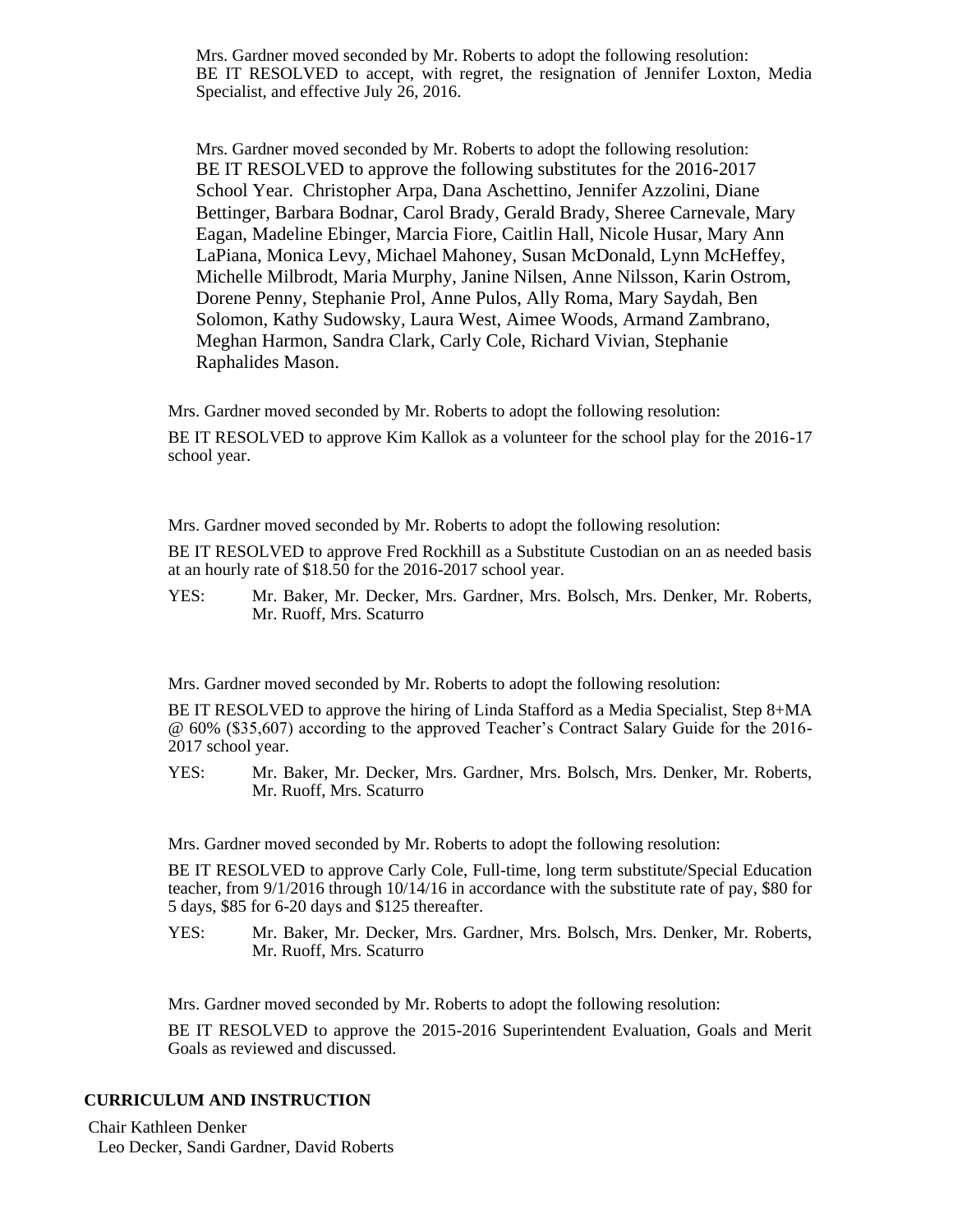Mrs. Denker moved seconded by Mr. Decker to adopt the following resolution: BE IT RESOLVED to approve the following curriculum guides: Mathematics Grades K-5 and Science Grades 6-8.

Mrs. Denker moved seconded by Mr. Decker to adopt the following resolution: BE IT RESOLVED to approve the myON (leveled digital library) in the amount of \$17,166.50.

YES: Mr. Baker, Mr. Decker, Mrs. Gardner, Mrs. Bolsch, Mrs. Denker, Mr. Roberts, Mr. Ruoff, Mrs. Scaturro

Mrs. Denker moved seconded by Mr. Decker to adopt the following resolution: BE IT RESOLVED to approve the Brookdale Education Networks (professional development consortium) in the amount of \$1,250.00

YES: Mr. Baker, Mr. Decker, Mrs. Gardner, Mrs. Bolsch, Mrs. Denker, Mr. Roberts, Mr. Ruoff, Mrs. Scaturro

Mrs. Denker moved seconded by Mr. Decker to adopt the following resolution: BE IT RESOLVED to approve Edmentum (Study Island, digital instructional resources) in the amount of \$8,628.88.

YES: Mr. Baker, Mr. Decker, Mrs. Gardner, Mrs. Bolsch, Mrs. Denker, Mr. Roberts, Mr. Ruoff, Mrs. Scaturro

Mrs. Denker moved seconded by Mr. Roberts to adopt the following resolution: BE IT RESOLVED to approve the  $8<sup>th</sup>$  grade trip to Boston from June  $7-9$ , 2017.

Mrs. Denker moved seconded by Mr. Roberts to adopt the following resolution: BE IT RESOLVED to approve the  $6<sup>th</sup>$  grade class trip to Sterling Mines Museum on October 6, 2016 from 7:45 a.m. – 3:00 p.m.

# **BUILDING AND GROUNDS**

David Baker, Chair

Dianne Bolsch, Leo Decker, Steve Mariani

Mr. Baker moved seconded by Mr. Roberts to adopt the following resolution:

BE IT RESOLVED to approve the following Building Use Application Form:

- Community YMCA to have use of the Art room for the YMCA After School Program from dismissal until 6:00 p.m. for the 2016-2017 school year when school is in session.
- Meghan Vaccarelli on behalf of the PTO to have use of the gym and music room for play rehearsals on 9/13,9/14, 9/15, 9/20, 9/21, 9/22, 9/27, 9/28, 9/29, 10/4, 10/5, 10/6, 10/811, 10/13, 10/14, 10/17, 10/18, 10/19, 10/20, 10/24, 10/25, 10/26, 10/27, 11/1, 11/2, 11/3, 11/4, 11/7, 11/8 and 11/9 from 3:00 p.m. – 6:00 p.m.

# **POLICY**

David Roberts, Chair Sandi Gardner, Leo Decker, Kathy Denker

Mr. Roberts moved seconded by Mr. Decker to adopt the following resolution:

BE IT RESOLVED to approve the second read of the following policies: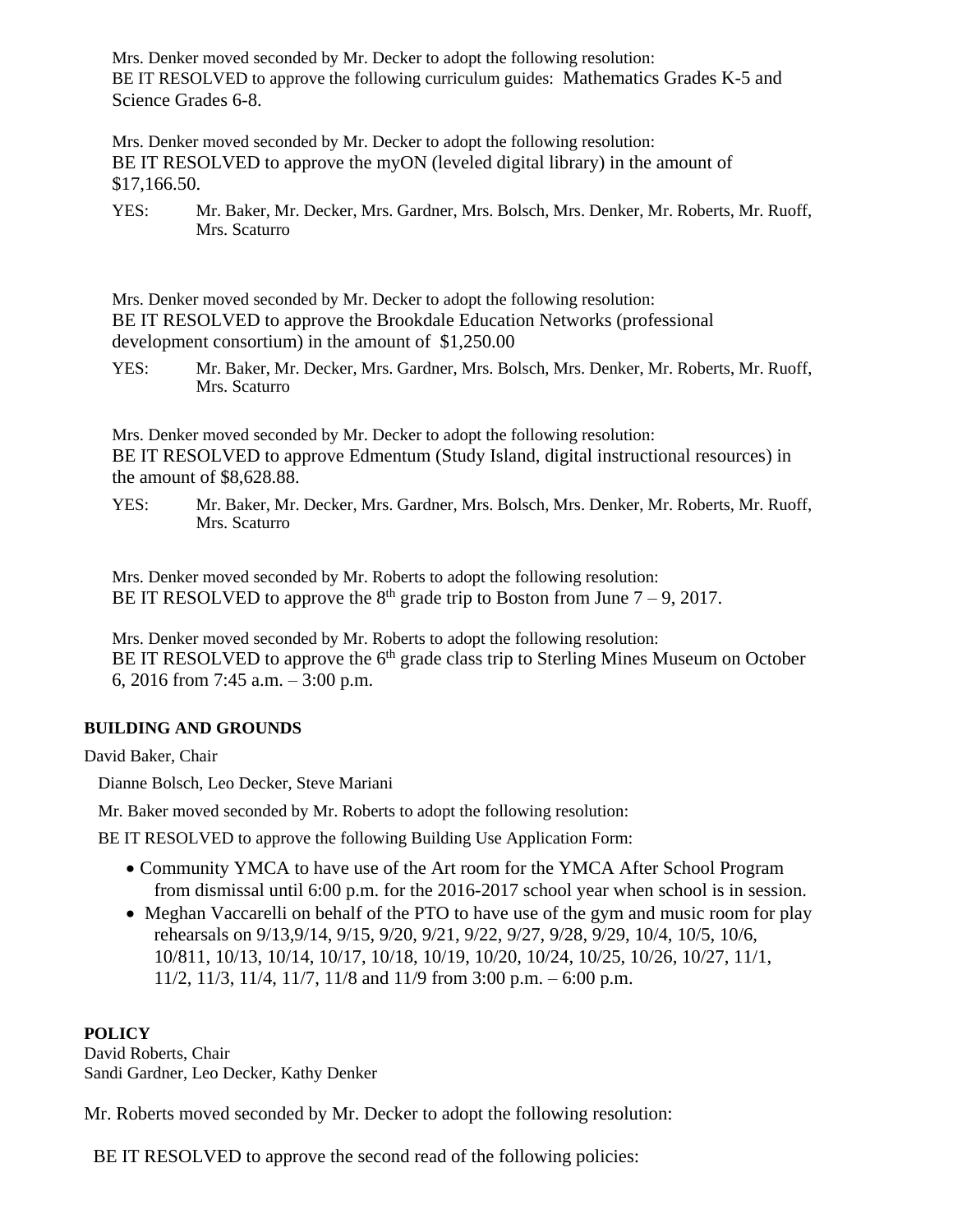- P 1220 Employment of Chief School Administrator
- P 1310 Employment of School Business Administrator/Board Secretary
- R 2414 Programs and Services for Students in High Poverty and in High Need School Districts
- P 3111 Creating Positions
- P 3142 Employment Contract
- P 3125 Employment of Teaching Staff Members
- P 3125.2 Employment of Substitute Teachers
- P & R 3126 District mentoring Program
- P 3141 Resignation
- P & R 3144 Certification of Tenure Charges
- P 3159 Teaching Staff Member/School District Reporting Responsibilities
- P 3231 Outside Employment as Athletic Coach
- P & R 3240 Professional Development for Teachers and School Leaders
- P & R 3244 In-Service Training
- P 4159 Support Staff Member/School District Reporting Responsibilities
- P 5305 Health Services Personnel
- R 5330 Administration of Medication
- P & R 5350 Student Suicide Prevention
- P 9541 Student Teachers/Interns
- P 1140 Affirmative Action Program
- P 1523 Comprehensive Equity Plan
- P 1530 Equal Employment Opportunities
- R 1530 Equal Employment Opportunity Complaint Procedure
- P 1550 Affirmative Action Program for Employment and Contracted Services
- P & R 2200 Curriculum Content
- P 2260 Affirmative Action Program for School and Classroom Practices
- P & R 2411 Guidance Counseling
- P & R 2423 Bilingual and ESL Education
- P 2610 Educational Program Evaluation
- P 2622 Student Assessment
- P 5750 Equal Educational Opportunity
- P 5755 Equity in Educational Programs and Services
- P 5339 Screening for Dyslexia
- P 5460 High School Graduation N/A
- P 7481 Unmanned Aircraft Systems (UAS also known as Drones)
- P & R 8441 Care of Injured and Ill Persons
- P 8454 Management of Pediculosis
- P 8630 Bus Driver/Bus Aide Responsibility
- R 8630 Emergency School Bus Procedures

# **GENERAL ITEMS**

Future meeting dates:

Public Meeting: September 15, 2016, 7:30 PM

Change of meeting dates for Thursday, November 10 (school closed) and December 8 (currently 7:30)

# **EXECUTIVE SESSION**

At 8:35 p.m., Mr. Ruoff moved seconded by Mrs. Bolsch to adopt the following resolution:

BE IT RESOLVED that pursuant to the Open Public Meetings act of 1975, the board is now going into Executive Session to discuss matters relating to:

- \_X\_\_ Matters covered by Attorney/Client Privilege
- X Proposed goals of the Superintendent or evaluations of Superintendent.